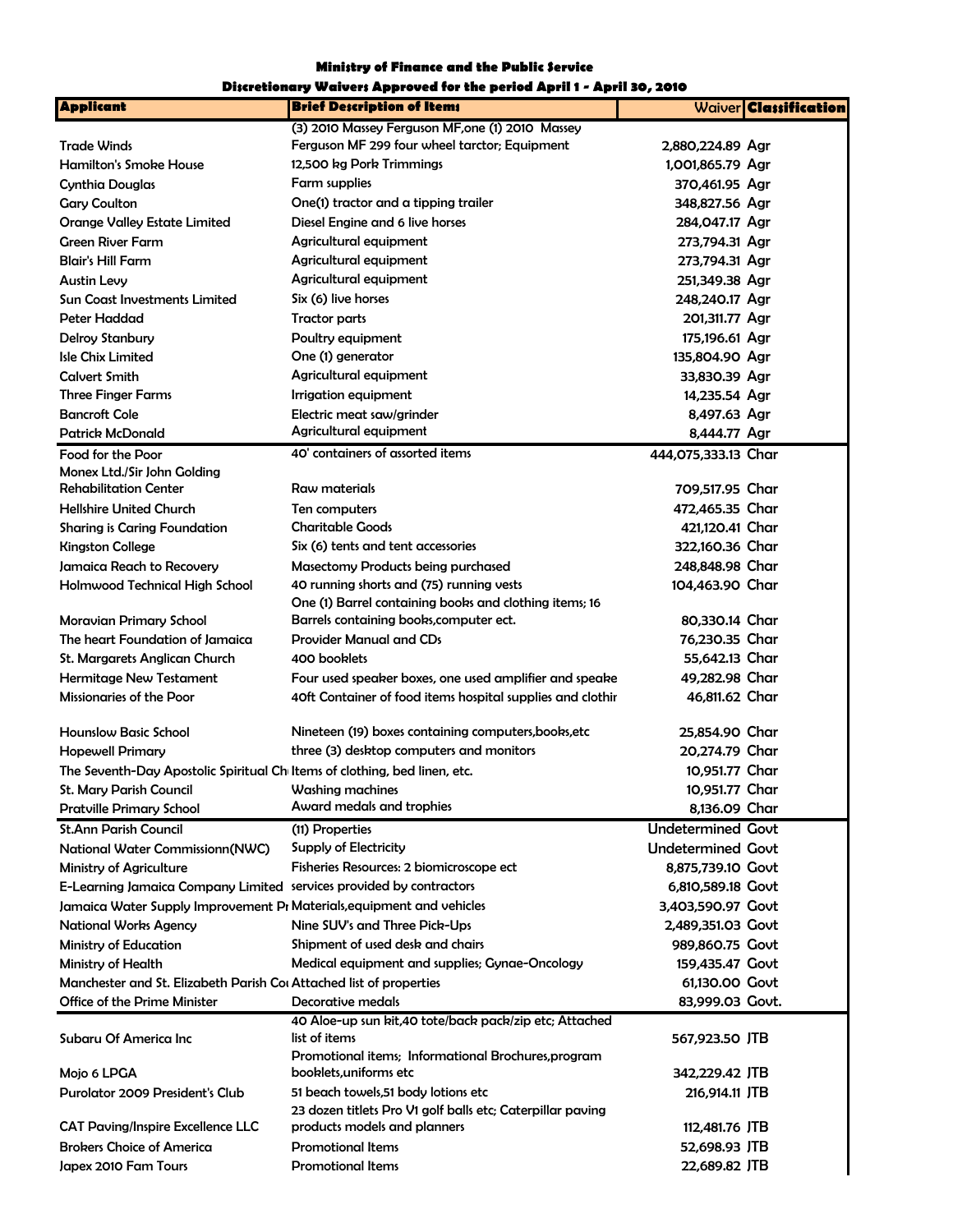## Ministry of Finance and the Public Service

## Discretionary Waivers Approved for the period April 1 - April 30, 2010

| <b>Applicant</b>                                              | <b>Brief Description of Items</b>                    | Waiver <b>Classification</b> |
|---------------------------------------------------------------|------------------------------------------------------|------------------------------|
| NuVox Windstream                                              | <b>Promotional items</b>                             | 14,504.14 JTB                |
| Jamaica Open Polo Tournament                                  | 300 Brochures                                        | 11,223.34 JTB                |
| National Processors (G.K FOODS)                               | Purchase of equipment                                | 9,185,244.88 mod             |
| <b>Wigton Wind Farm</b>                                       | equipment                                            | 8,854,085.71 mod             |
| Wisynco Group Ltd                                             | Purchase of equipment                                | 4,531,834.15 mod             |
| <b>Scoops Unlimited</b>                                       | <b>Materials and Equipment;</b>                      | 1,736,771.24 mod             |
| E. Phil and Sons                                              | Equipment                                            | 1,198,444.92 mod             |
| Jamaica Aggregates Ltd                                        | Purchase of equipment                                | 955.072.28 mod               |
| <b>Caribbean Broilers</b>                                     | Purchase of equipment                                | 656.371.20 mod               |
| Best Dressed Chicken, Jamaica Broiler G Purchase of equipment |                                                      | 438,124.23 mod               |
| <b>Grace Food Processors</b>                                  | Purchase of equipment                                | 399,492.94 mod               |
| <b>Juci Beef Patties</b>                                      | Purchase of equipment                                | 313,185.29 mod               |
| <b>Sherwin-Williams Company</b>                               | Equipment                                            | 262,241.53 mod               |
| <b>Coffee Traders Limited</b>                                 | Purchase of equipment                                | 240,348.70 mod               |
| Blue Ribbon MFG Ltd.                                          | Purchase of equipment                                | 174,144.56 mod               |
| Honey Bun LIMITED                                             | Purchase of equipment                                | 154,642.43 mod               |
| Cement Jamaica                                                | Purchase of equipment                                | 151,893.23 mod               |
| Sha-Gore Aggregates                                           | <b>Materials and Equipment</b>                       | 118,958.15 mod               |
| <b>Captains Bakery Limited</b>                                | Equipment                                            | 83,177.07 mod                |
| <b>Tropical Metal Products</b>                                | Equipment                                            | 73.633.31 mod                |
| <b>Trade Winds Citrus Ltd.</b>                                | Equipment                                            | 35,445.46 mod                |
| Lethe Spring Water Ltd.                                       | Equipment                                            | 8,792.26 mod                 |
| Edgechem Jamaica Ltd.                                         | Equipment                                            | 2,764.11 mod                 |
| <b>Shirley McBean</b>                                         | 2005 Hyundai Trajet                                  | <b>Undetermined Other</b>    |
| Juline Morrison                                               | 2007 Toyota Passo                                    | 1,161,301.07 Other           |
| <b>Colenso Campbell</b>                                       | 2008 Subaru Forester                                 | 893,988.51 Other             |
| <b>Clement T. Manning</b>                                     | 2006 Nissan Navara Pick-Up                           | 174,970.12 Other             |
| <b>Aston George Hicks</b>                                     | 2002 Ford Escape                                     | 155,251.81 Other             |
| Ecton R. Bennett                                              | 2005 Vauxhall Astra Motor-Car                        | 120,441.26 Other             |
| Judith E. Green                                               | 1999 Toyota Harrier                                  | 97,021.71 Other              |
| <b>Andrew Panton</b>                                          | Purchase of a parcel of land                         | 83,020.00 Other              |
| <b>Terminator Auto &amp; Accessories</b>                      | One (1) live horse                                   | 73,011.82 Other              |
| Heffes Soles Company Ltd.                                     | One (1) live horse                                   | 65.710.63 Other              |
| Carlong Publishers (Caribbean) Limited Interactive DVDs       |                                                      | 24,128.30 Other              |
| United Way of Jamaica                                         | Pin, certificates, etc.                              | 24.023.69 Other              |
| Roy Samuels                                                   | 2008 Ford Ranger                                     | 22,545.54 Other              |
| <b>Book Empire Limited</b>                                    | Materials for making books                           | 10,777.02 Other              |
| Jamaica Protected Area Trust                                  | <b>Catering, Security and Delivery Services</b>      | 8,692.37 Other               |
| <b>Liberty Car Rental</b>                                     | 2 Toyota Hiace, 5 Nissan Tiida & 3 Ford Fiesta       | 4,642,931.07 Tour            |
| <b>Manzee Enterprises Ltd</b>                                 | (1) 2009 Mitsubishi Pajero; (3) 2010 Toyota Corolla  | 2,813,842.96 Tour            |
| Nacana Motors                                                 | 2010 Toyota Tundra                                   | 2,182,102.02 Tour            |
| <b>Kenneth Matheison</b>                                      | 2006 Toyota Ipsum                                    | 1,802,531.25 Tour            |
| <b>Adrian Muirhead</b>                                        | 2009 Toyota Hiace                                    | 1,720,740.00 Tour            |
| <b>Coleen Patterson-Lewis</b>                                 | 2008 Toyota Hiace                                    | 1,642,716.25 Tour            |
|                                                               | 2010 Nissan Tiida; 2010 Toyota Corolla; 2009 Hyundai |                              |
| <b>Genesis Tours &amp; Car Rentals</b>                        | Elantra                                              | 1,615,958.16 Tour            |
| <b>David Campbell</b>                                         | 2005 Toyota Hiace                                    | 1,254,706.25 Tour            |
| One of a Kind Rent-A-Car Ltd                                  | (2) 2010 Hyundai 130 Station Wagons                  | 1,238,263.15 Tour            |
| Ucal Car Rentals, Tours & TAXI Sys Ltd                        | (2) 2009 Honda City                                  | 1,156,502.16 Tour            |
| Taylor Whittaker Enterprise Ltd.                              | 2008 Chevy Avalanche Pick up                         | 1,108,631.43 Tour            |
| A & L Transport & Tours                                       | 2009 Nissan Urvan<br>1,025,031.36 Tour               |                              |
| Real Mystic Transportation and Trading 1997 Nissan UD Bus     |                                                      | 1,014,068.46 Tour            |
| <b>Carren Limited</b>                                         | (3) 2009 Hyundai                                     | 950,558.62 Tour              |
| <b>Shayne Wheatle</b>                                         | <b>Toyota Hiace</b>                                  | 751,042.28 Tour              |